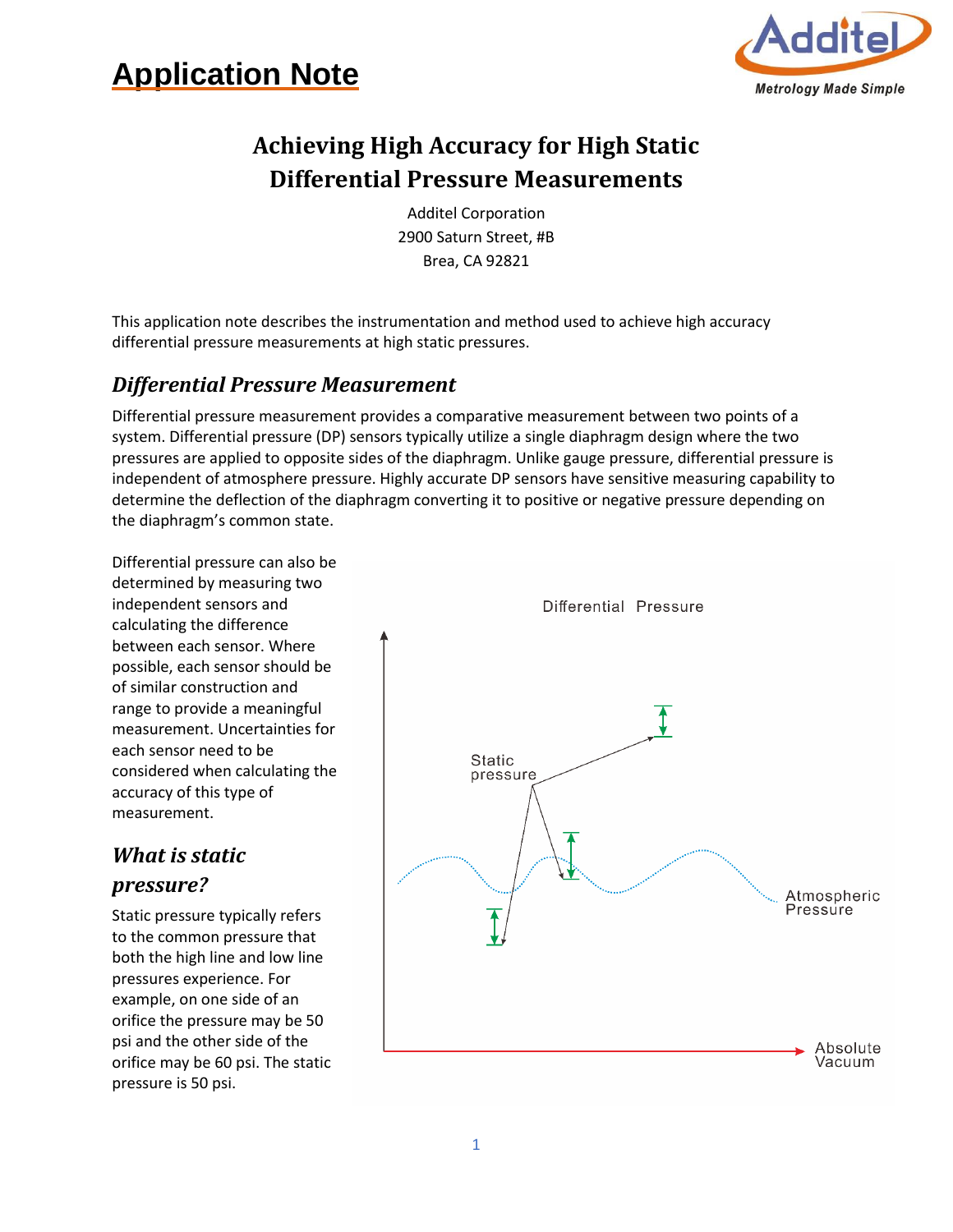# **Application Note**



## *Method to Achieve 0.002%FS Accuracy at High Static Pressure*

Precision DP measurements are often difficult to achieve at high static pressures. The following method is used to obtain 0.002% full span or 0.0003 psi (whichever is greater) accuracy when making a DP measurement at or above 15 psi (1 bar). A few assumptions should be noted to understand how we can claim such an accurate measurement.

### **Assumptions**

- 1. Static measurement will be made at or above 15 psi (1 bar) to achieve 0.002%FS or 0.0003 psi, whichever is greater. (Note: when used below 15 psi (1 bar) the accuracy will be 0.0003 psi).
- 2. Static measurement will be made measuring the difference of two sensors with same range, accuracy and construction.
- 3. The two sensors used will have very small zero drift and excellent short-term stability. The Additel 161 series pressure modules meet these criteria.
- 4. The prescribed method is followed.

#### **Recommended equipment**

- 1. Additel 227, 226 or Additel pressure readout device that includes Additel's differential pressure application.
- 2. Two Additel 161 Intelligent Digital Pressure Modules (ADT161 series) with and an accuracy of 0.02% FS and similar pressure range. Ideally, they would be the same pressure range.
- 3. Additel 129 Differential Pressure Manifold (ADT129) (This is not required but very convenient when doing the DP pressure zero at the static pressure).



*Additel 227 Menu Screenshot*

### **The Method**

Have both ADT161 sensors connected to the Additel readout device and select the differential pressure application in the home menu. Connect the Additel 129 Differential Pressure Manifold to the high line and low line (static pressure) port of the system to be measured. Ensure the ADT161 sensors are connected the differential pressure manifold.



*Additel 227 Additel 129 Manifold & ADT161 Modules*